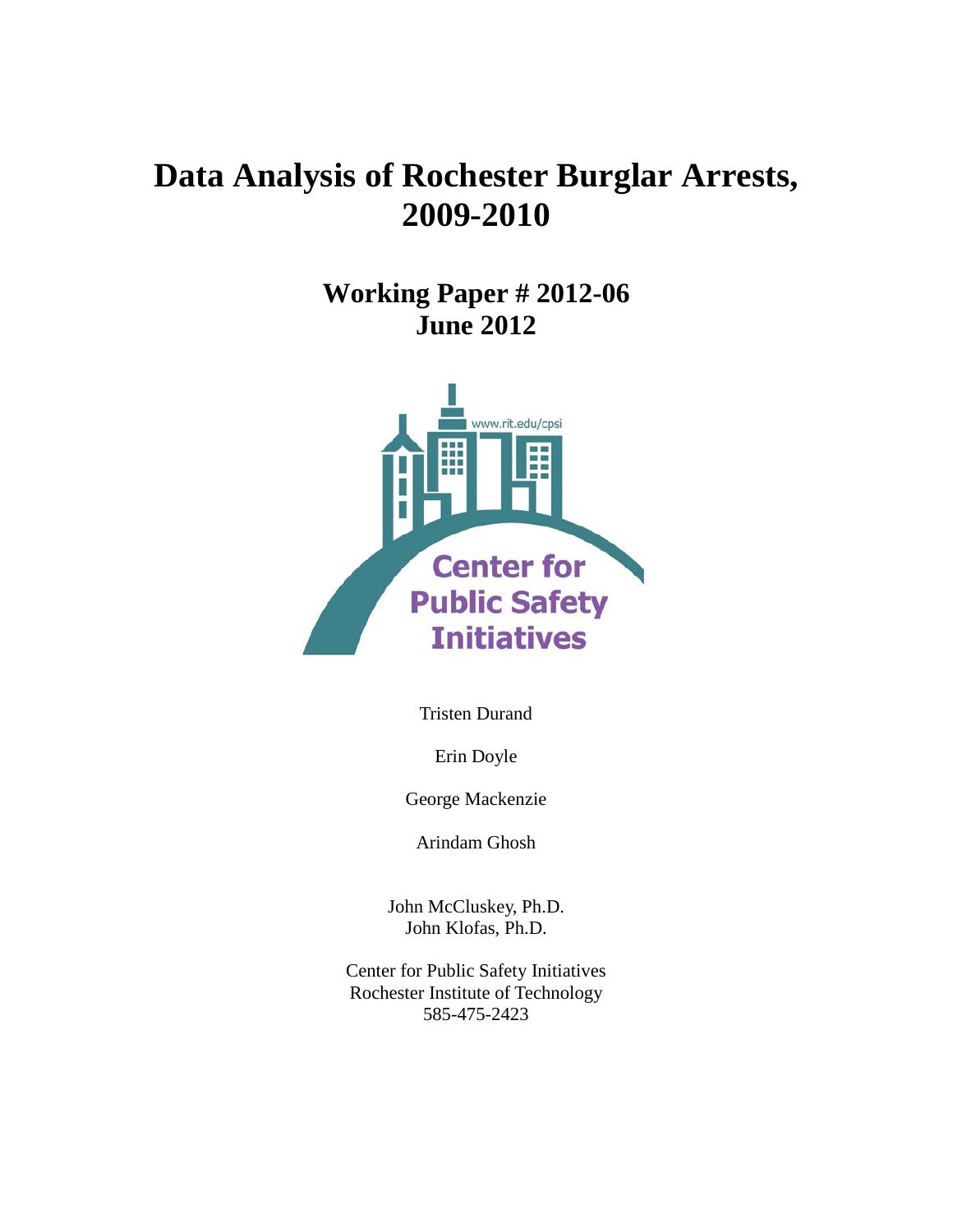While most crimes are decreasing across the City of Rochester, burglary has remained steady, even increasing at times, in recent years. For this reason, Monroe Crime Analysis Center is interested in gathering more information around burglaries. This is the first working paper in a series of working papers addressing burglary in Rochester. This first paper specifically explores and analyzes those who were arrested for burglary over a two year period. The data set we are using has been derived from the Rochester Police Department's 2009-2010 arrest reports for burglary cases. From this data set, it can be concluded that a total of 399 burglars were arrested within the 2009-2010 time period. It should be noted, that there were 6,347 burglary reports made to the Rochester Police Department during this same time period. This data set allows for conclusions to be drawn about the age, race and ethnicity, and sex of arrested burglary offenders. Conclusions can also be drawn regarding the frequency of arrests per individual and how it relates to said individual's age.

#### **Distance to Crime**

This report first addresses the distance between burglar home addresses and the first offense for which they were arrested in the 2009-2010 (some offenders had as many as three burglary crimes associated with them in the data). This will give the reader the sense of how far arrestees range in committing crimes and will then be used below to explore whether age, race, or gender are linked with distance to targets. The literature indicates that, in general, burglars are "lazy" and often commit this crime opportunistically, as a way to get money for some "need" which can include food, prestige, or drugs. (Wright & Decker 1994; Cromwell, Olson & Avary 1991) They also show fear of the unknown, and understand that they may appear out of place in another neighborhood. It is hypothesized that this often causes them to commit their crimes within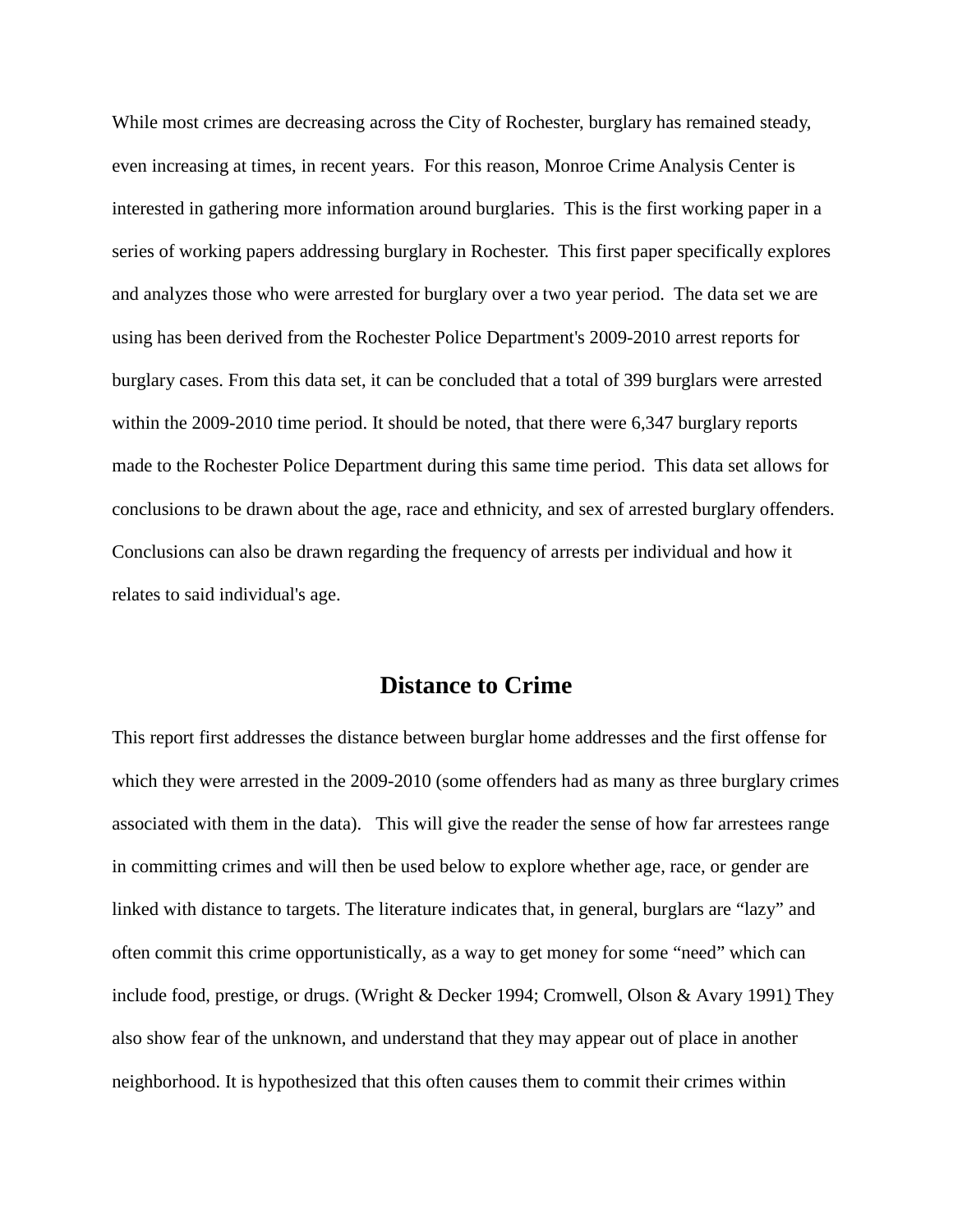walking distance of their own homes as they know the layout and when people tend to be out and about. In some cases friends and family are even fair game (Wright & Decker, 1994), again, indicating that it is unlikely that arrestees travel a great distance to commit crimes. The distance traveled will be discussed in more detail below, but, generally, the arrested burglars traveled between 1.7 and 2.1 miles from their home to commit the burglary.

#### *Study Area and Measurement Issues*

As previously mentioned our data come from the Monroe Crime Analysis Center and is all of the collected data from 2009-2010. There are multiple cautions with the collected data. For example, some cases with a distance of zero represent burglars who lived in an apartment complex burgling from a neighbor, but it is also possible it is an input error. Further scrutiny of the data is required to clarify this issue (a total of 68 cases have zero as distance traveled). There were also a few cases of burglary without a reported home or a "Homeless" entry. It is also plausible that not all of these burglars stayed in the home they have marked down on file. With a sample of 399 it is likely that the errors have a limited total impact on distance measured between reported offenses and home address.

#### **Age and Distance Traveled at Arrest**

It should be noted that the availability of vehicles after age 16 can change the distance individuals travel to commit burglaries a bit. It has been noted that the farther the distance traveled, the more likely a burglar is to get higher "rewards" (Snook, 2004). According to our data, burglars aged 12-20 traveled roughly 1.8 miles to their targeted location; 21 to 30 year olds traveled an average of 2.1 miles. There is a drop back down to roughly 1.7 miles from ages 31-40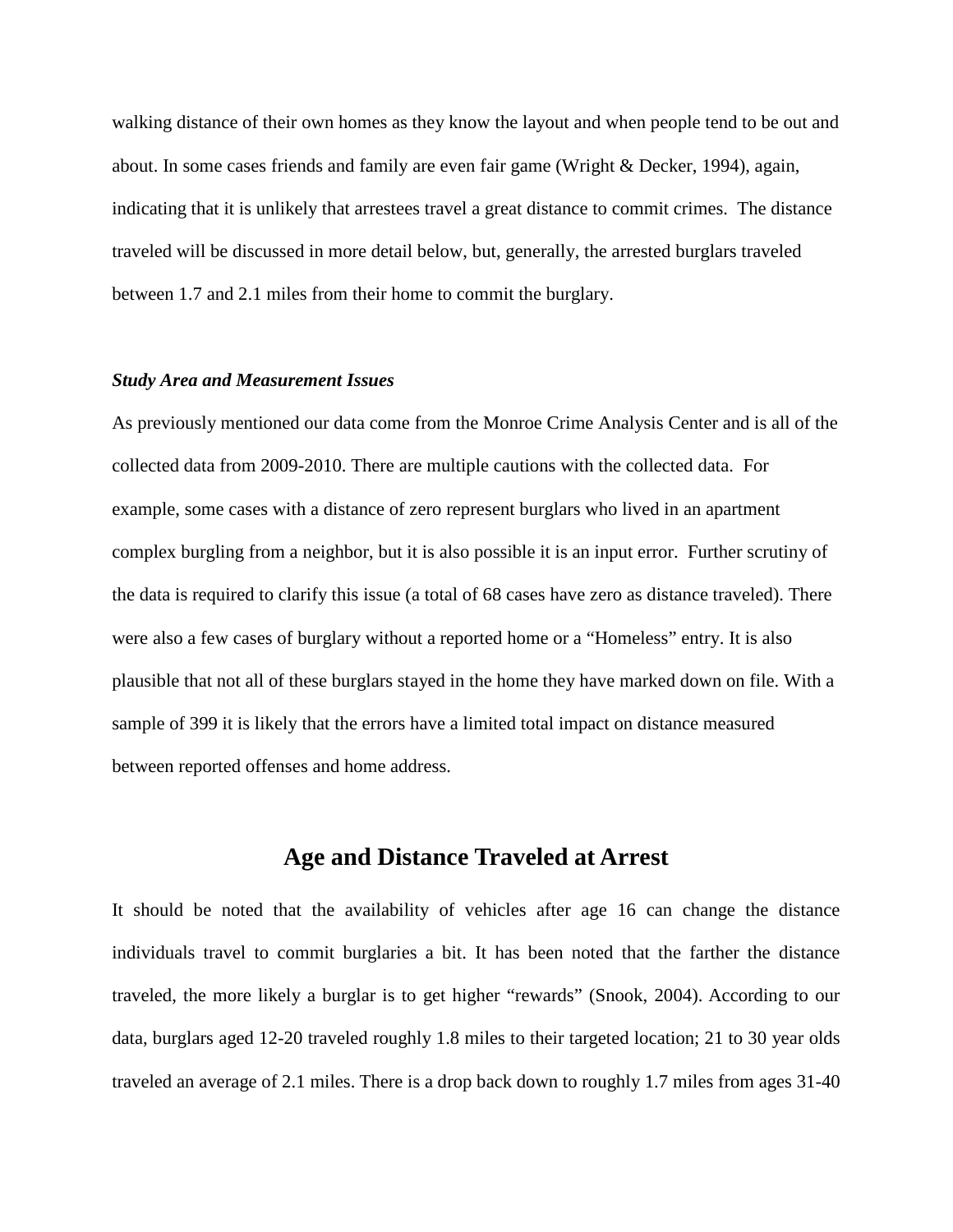and a further decrease to about 1.4 miles at ages 41-50. The average distance rises again at 51+ years going up to 1.7 miles again. It seems distances are relatively stable for the most part which falls in line with other research, such as Wright & Decker's *Burglars on the Job.*

### **Age at Arrest**

Based on data collected from the Monroe Crime Analysis Center, the modal arrestee is 17 years old. The frequency of arrests increases from 14 to 17, then declines rapidly after age 21. After age 27, the frequency of arrests is very low. This is possibly due to individuals "aging out" of crime and diminishing participation in crime among older individuals.



**Race & Ethnicity**

The data consists of 399 burglary arrests. Of the 399, 60 (15%) of those arrested were Hispanic. African-Americans accounted for 310 arrests, whites made up 83, and 6 were people for whom race was unknown. According to the 2010 U.S. Census, in Rochester, 42% of the population is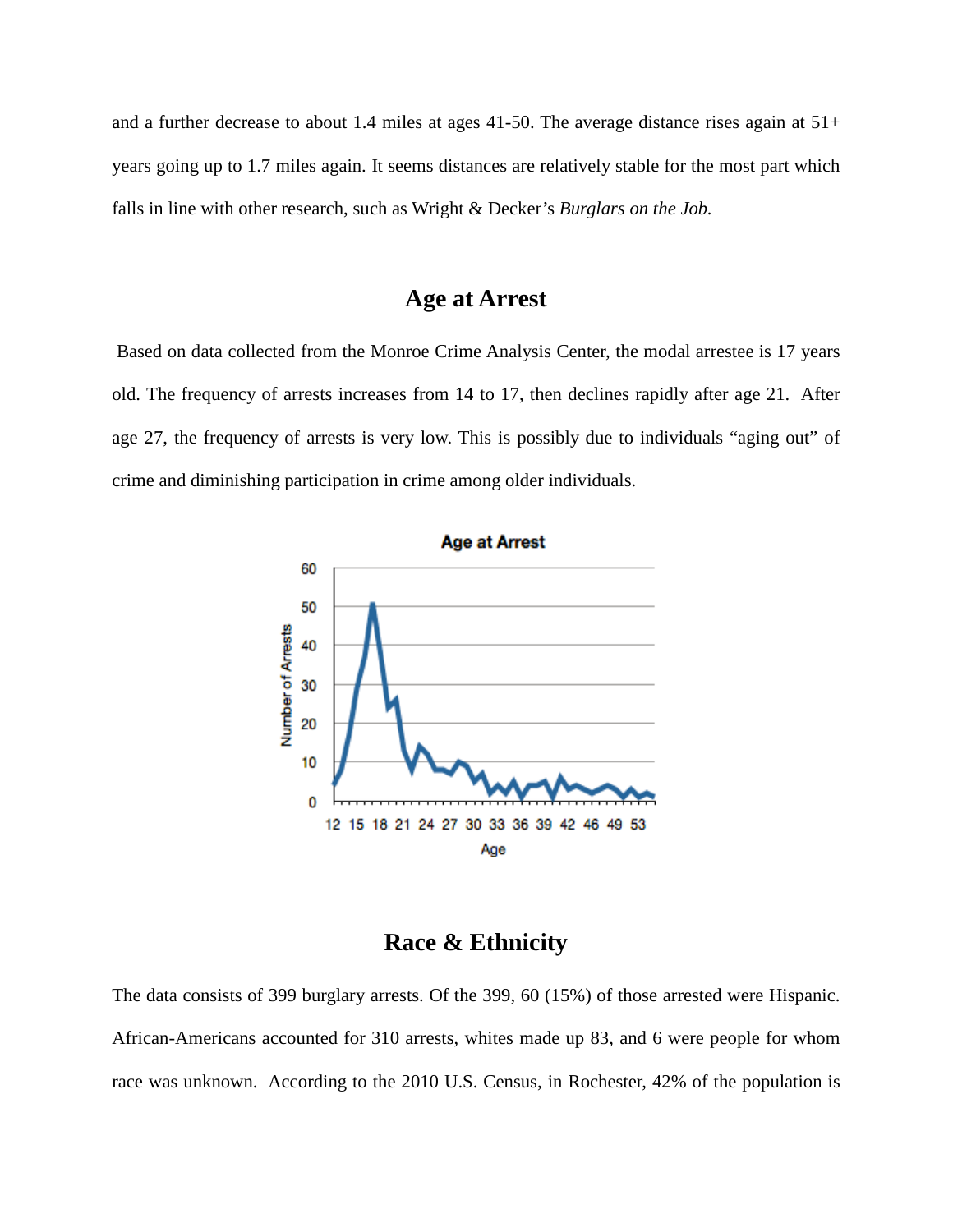black and 44% is white. Further, 16% of the Rochester population is Hispanic (U.S. Census, 2012). Minority representation is highest in the neighborhoods were the burglaries were reported and where those arrested reside. For example, zip codes with greater percent white population yielded a larger proportion of white arrestees than those zip codes with greater proportion of minority residents.

#### **Gender**

Observing the number of female burglars arrested compared to males, the female frequency was 26 while the male frequency was 373. Females make up 6.5% of the 399 burglars arrested. Through previous research, we have discovered that females are less involved in burglaries. According to the article *Gender, Social Networks, and Residential Burglary*, the 2001 UCR reported that females made up 15% of all burglaries. The research also describes the role of female burglars as more typically an accomplice or a partner used temporarily with males when committing burglaries. Females' involvement is hypothesized to arise out of romantic relationships and street life connections (Wright & Decker, 1994). Thus the current data from Rochester indicate an even smaller proportion of female involvement than is historically reported. This leads to questions as to whether female participation patterns (accomplice, etc.) are similar within the current population of arrestees.

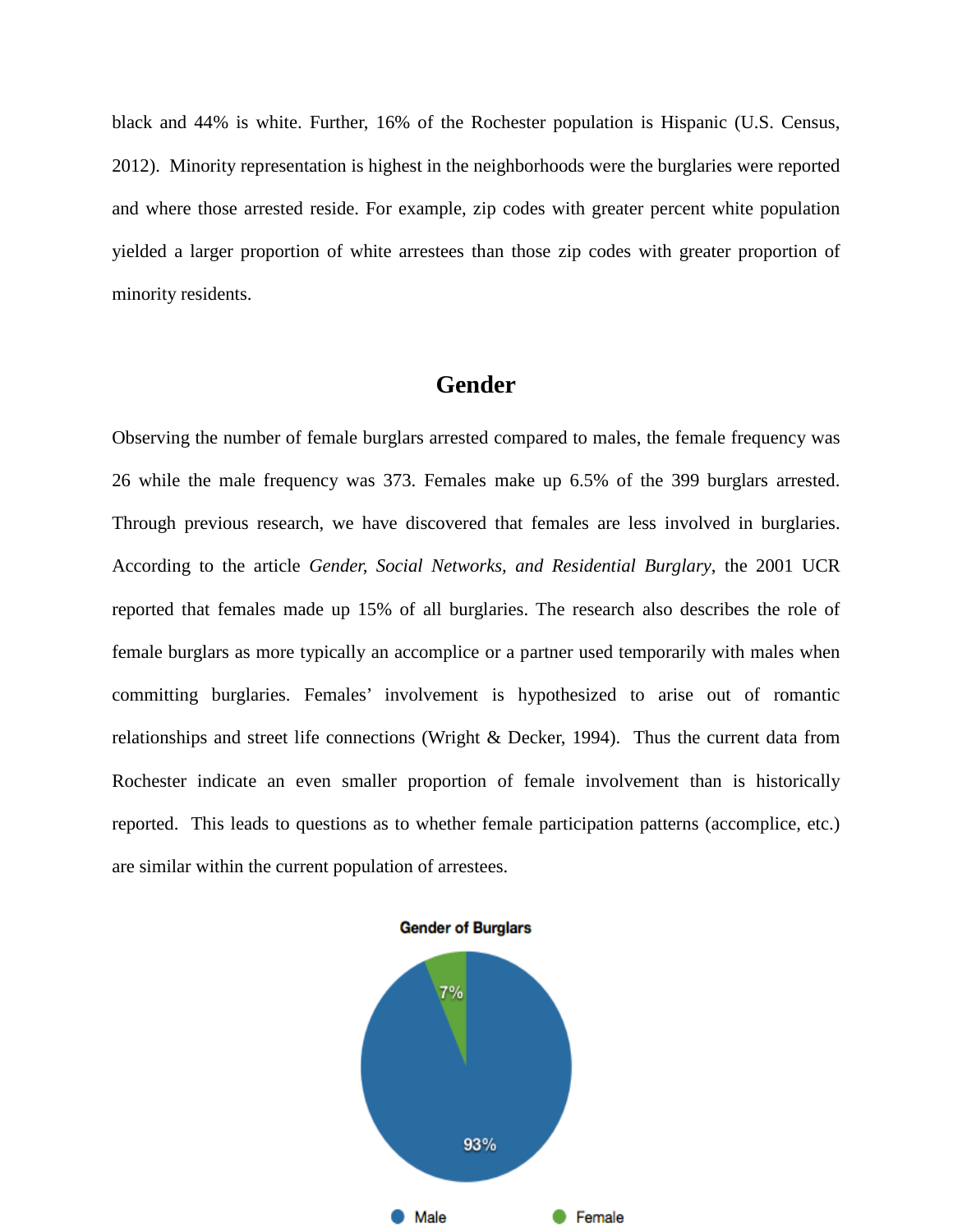## **Female Burglars**

Age and gender breakdowns suggest differing patterns among males and females. Looking at the data offered by MCAC on female burglars, out of the first 13 females in the data only three acted alone. Looking at further data, it is shown that males are most involved in burglaries between the ages of 16 and 19. However, the highest frequency of females arrested for burglary was between the ages of 20 and 29. This can be supported through the idea that females at this age may be burglarizing to make money in order to support a family or child. Many burglars do report using some of the money they gain from burglary on needed items like food, clothes for babies and other such items (Wright & Decker 1994). Ages 20-29 would be the age group most likely to be associated with marriage or the beginning of families. Females also tended to travel less than males, only averaging about 1.4 miles as opposed to males 1.8. This could, however, be due to the limited sample of females in our data.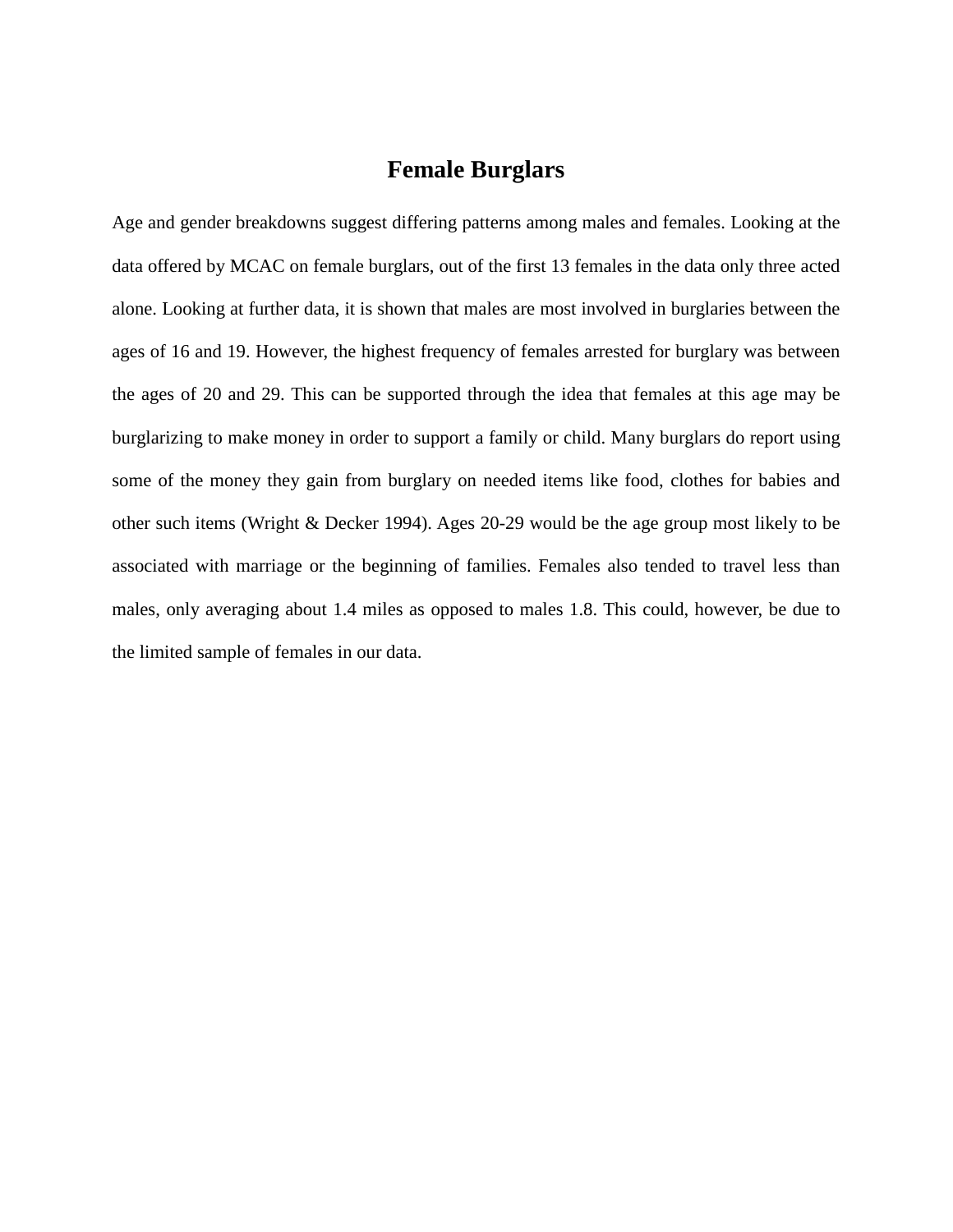



## **Conclusion**

While the above data offers an interesting snapshot into those arrested for burglary in Rochester, it is important to note that these are only representative of those *arrested* for the crime. There were 6,347 burglary reports made to the Rochester Police Department during 2009-2010, thus showing that those arrestees linked to the crimes account for less than 10% of the total burglaries reported. Similar rates of clearance by arrest are also reported nationally with about 12.4% of burglaries being reported as cleared during those same years. The National Crime Victim Survey data also indicate that approximately 50% of burglaries are not reported to the police. It is also probable that those who were not arrested have different descriptive factors, such as travel distance to the place being burgled. We are continuing research to look more closely at female burglars, reviewing criminal histories of the arrested burglars, as well as looking more into distance traveled.